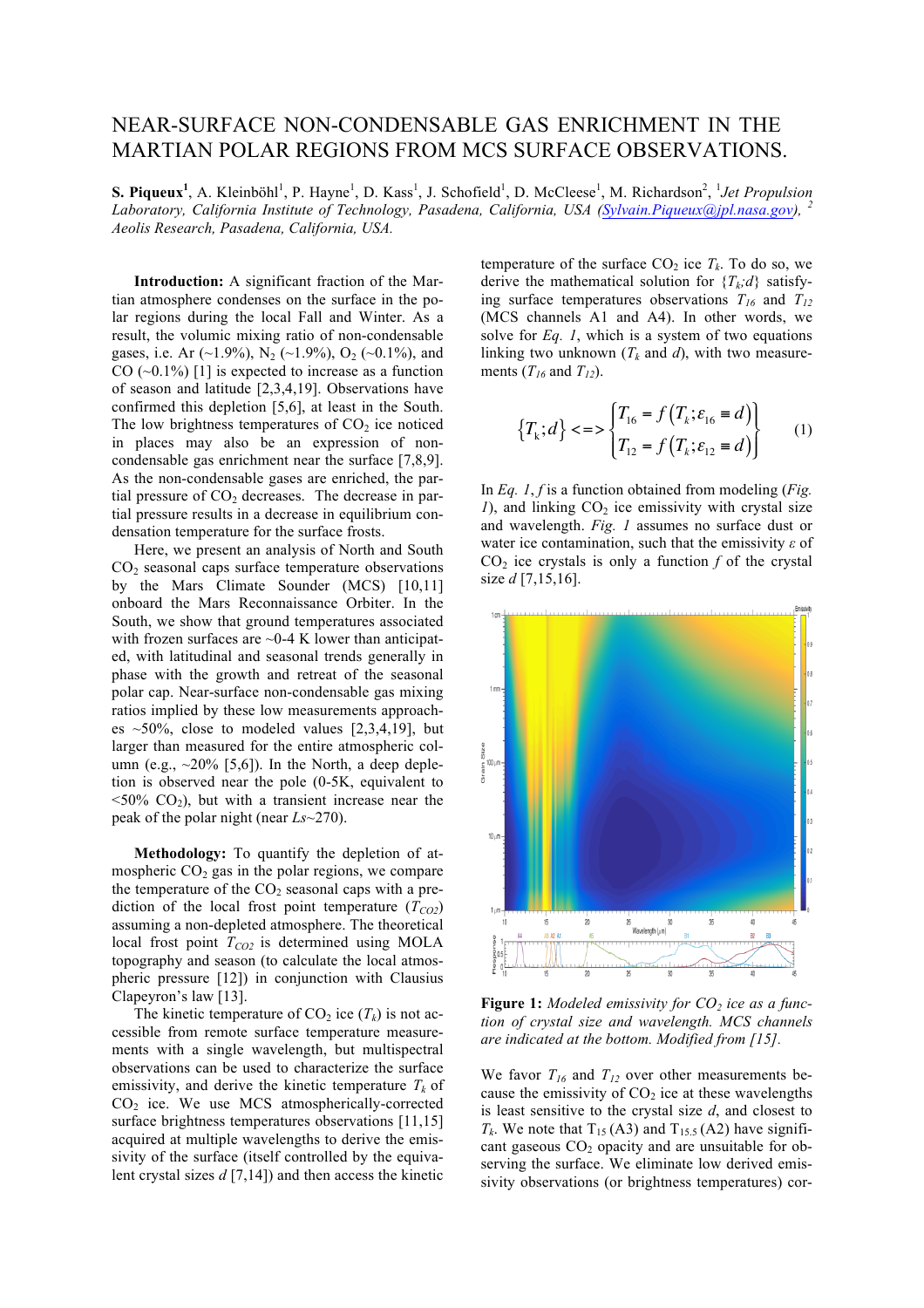responding to  $CO<sub>2</sub>$  crystal sizes smaller than  $~500$ µm because they are associated with non unique  ${T_k; d}$  solutions (*Fig. 1*) that could be confused with micrometer size crytals. Specifically, we eliminate families of observations where  $T_{32}$  < 110 K corresponding to emissivities *ε32*~< 0.35. Observations matching this criterion are rather uncommon.

Results are presented in terms of temperature difference *Δ* (*Fig. 2*) between the derived kinetic temperature of  $CO<sub>2</sub>$  ice and the predicted local frost point:

$$
\Delta = T_{\text{CO2}} - T_{\text{k}} \tag{2}
$$

Because  $T_{CO2}$  accounts for both the seasonal and elevation-driven variations of the local pressure, we assume that  $\Delta$  is solely a function of the  $CO<sub>2</sub>$  depletion in the near surface atmosphere, and ignore surface contaminations and instrumental errors.



**Figure 2:** *Evolution of the CO<sub>2</sub> frost point temperature depression with season and latitude. Values above 0 are thought to be a consequence of assuming a fixed scale height.*

**Limitations and potential mitigation:** There are a number of caveats, limitations and considerations to the approach:

1:  $T_{CO2}$  is calculated assuming a fixed atmospheric scale height *H* (here taken as 9 km). [12] has shown that *H* varies locally and seasonally, hence impacting the local pressure and therefore *Δ*. Future work will incorporate a space- and time-dependent estimation of *H* constrained by MCS retrievals and circulation modeling. The use of the fixed scale height implies that the relative *Δ* difference between the North and the South may not be meaningful. At the workshop, we will present an analysis using a better estimation of the scale height;



**Figure 3:** *Evolution of the CO2 mixing ratio (called here %CO2) with season and latitude. Values above 1. are thought to be a consequence of assuming a fixed scale height.*

2: Solving for *Eq. 1* assumes no dust and water ice contamination on the surface. While the validity of this assumption is debatable in the polar night, springtime jetting activity on the ice brings dust on the cap that partially masks the spectral properties of  $CO<sub>2</sub>$  ice and yields a diurnal temperature cycle [17,18]. For this reason, the technique presented here cannot be used at times and in regions where jetting activity occurs (e.g., no usable data in the North at 0<*Ls*<70, and *Ls*>200 in the South).

3: The proposed approach requires the presence of surface  $CO<sub>2</sub>$  ice, and is therefore limited to the polar regions. Future work will explore the possibility to leverage the presence of diurnal  $CO<sub>2</sub>$  frost to expand this work at nearly all latitudes, even though little to no depletion is generally expected beyond the poles.

**Results:** The evolution of *Δ* (and equivalent mixing ratio) versus season and latitude band is presented in *Fig. 2* and *Fig. 3* and shows in the South:

- a decrease of the frost point temperature from the early Fall *(Ls*~0) to *Ls*~110, which corresponds to the time of the maximum extent of the cap [15]. This timing is consistent with GRS observations [5,6] but less so with the GCM results of [3,4] where the peak depletion is predicted near *Ls*~150. We Note that [19] predicts the peak depletion at *Ls*~110;
- $\bullet$  the  $CO<sub>2</sub>$  depletion generally increases towards the pole in agreement with GRS observation [5,6], and we note that mapping (*Fig. 4*) indicates that the peak depletion occurs a few degrees off the geographic pole, in correlation with the offset of the perennial  $CO<sub>2</sub>$  cap;